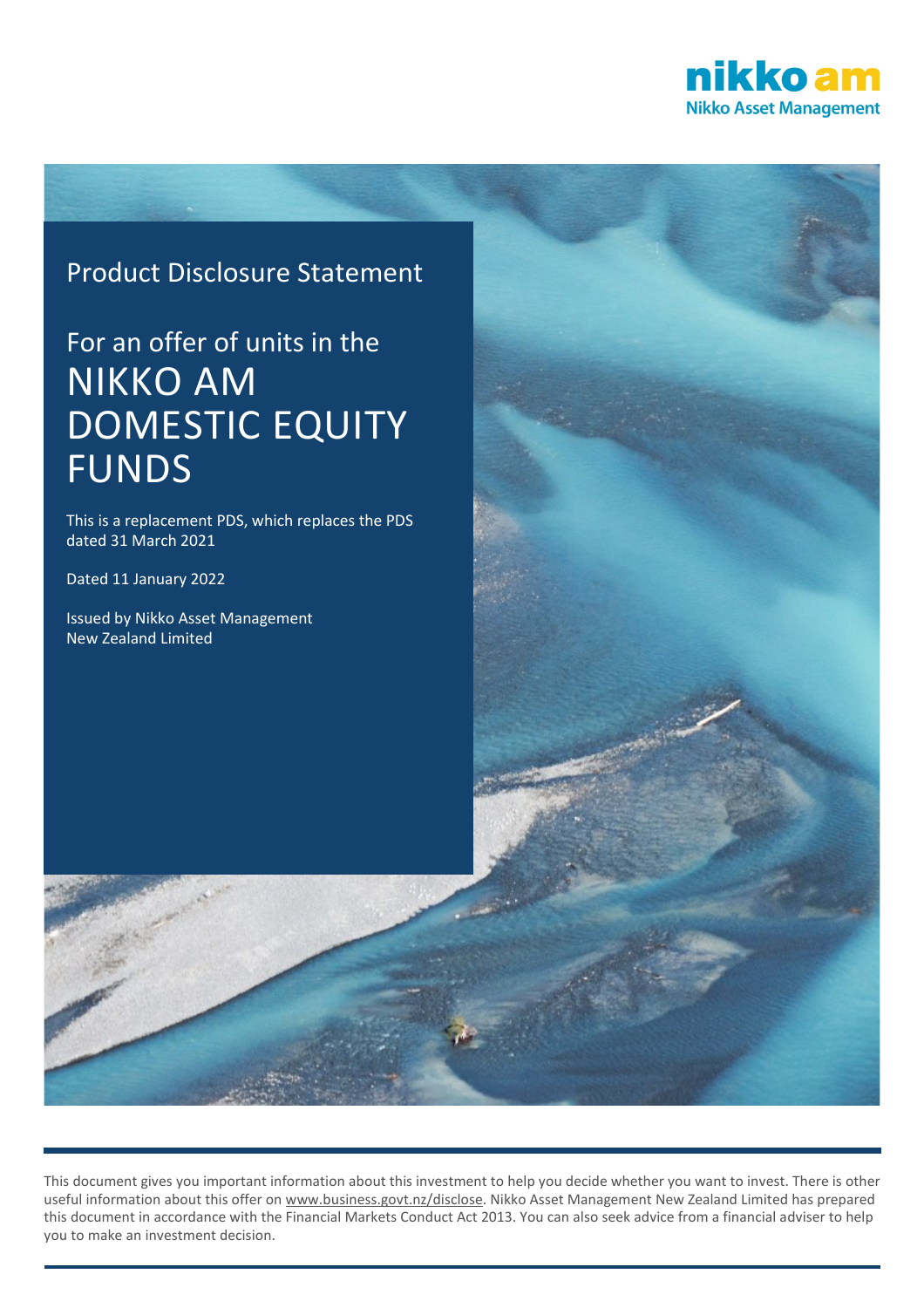# 1. Key information summary

# **What is this?**

This is a managed investment scheme. Your money will be pooled with other investors' money and invested in various investments. Nikko Asset Management New Zealand Limited (**Nikko AM NZ, we, us** or **our**) will invest your money and charge you a fee for its services. The returns you receive are dependent on our investment decisions and the performance of the investments. The value of those investments may go up or down. The types of investments and the fees you will be charged are described in this document.

# **What will your money be invested in?**

There are 2 investment options offered under this Product Disclosure Statement (PDS).

These investment options are summarised below. More information about the investment target and strategy for each investment option is provided at Section 3.

| Fund name                                      | Description of the fund and<br>investment objectives                                                                                                                                                                                                                                                                                                                                                                                                                         | <b>Risk indicator</b>                                                                | Annual fund charges<br>(% p.a. of net asset)<br>value (NAV)). All fees<br>and expenses are<br>inclusive of GST where<br>applicable. If you are<br>receiving financial<br>advice, servicing and<br>advice fees may also be<br>applicable <sup>1</sup> | Indicative Buy/Sell<br>Spread of each<br>investment/redemption <sup>3</sup> |
|------------------------------------------------|------------------------------------------------------------------------------------------------------------------------------------------------------------------------------------------------------------------------------------------------------------------------------------------------------------------------------------------------------------------------------------------------------------------------------------------------------------------------------|--------------------------------------------------------------------------------------|------------------------------------------------------------------------------------------------------------------------------------------------------------------------------------------------------------------------------------------------------|-----------------------------------------------------------------------------|
| Nikko AM<br>Core Equity<br>Fund                | The Nikko AM Core Equity<br>Fund aims to outperform the<br>S&P/NZX 50 Index Gross with<br>Imputation credits by 3.0%<br>per annum over a rolling<br>three year period before fees,<br>expenses and taxes. This fund<br>aims to provide investors<br>with exposure to New<br>Zealand and Australian equity<br>markets from an actively<br>managed investment<br>portfolio with potential for<br>growth of income and capital.<br>This fund has a high level of<br>volatility. | Higher risk<br>Lower risk<br>Potentially lower returns<br>Potentially higher returns | <b>Fund charges:</b><br>0.95%                                                                                                                                                                                                                        | 0.29%/0.29%                                                                 |
| Nikko AM<br>Concentrated<br><b>Equity Fund</b> | The Nikko AM Concentrated<br>Equity Fund aims to<br>outperform the RBNZ Official<br>Cash Rate plus 5.0% per<br>annum over a rolling three<br>year period before fees,<br>expenses and taxes. This<br>fund aims to provide<br>investors with concentrated<br>exposure to New Zealand and<br>Australian equity markets<br>from an actively managed<br>investment portfolio. This<br>fund has a high level of<br>volatility.                                                    | Higher risk<br>Lower risk<br>Potentially higher returns<br>Potentially lower returns | <b>Fund charges:</b><br>1.15%<br>Performance-based fee:<br>Yes, see Section 5 for<br>details                                                                                                                                                         | 0.29%/0.29%                                                                 |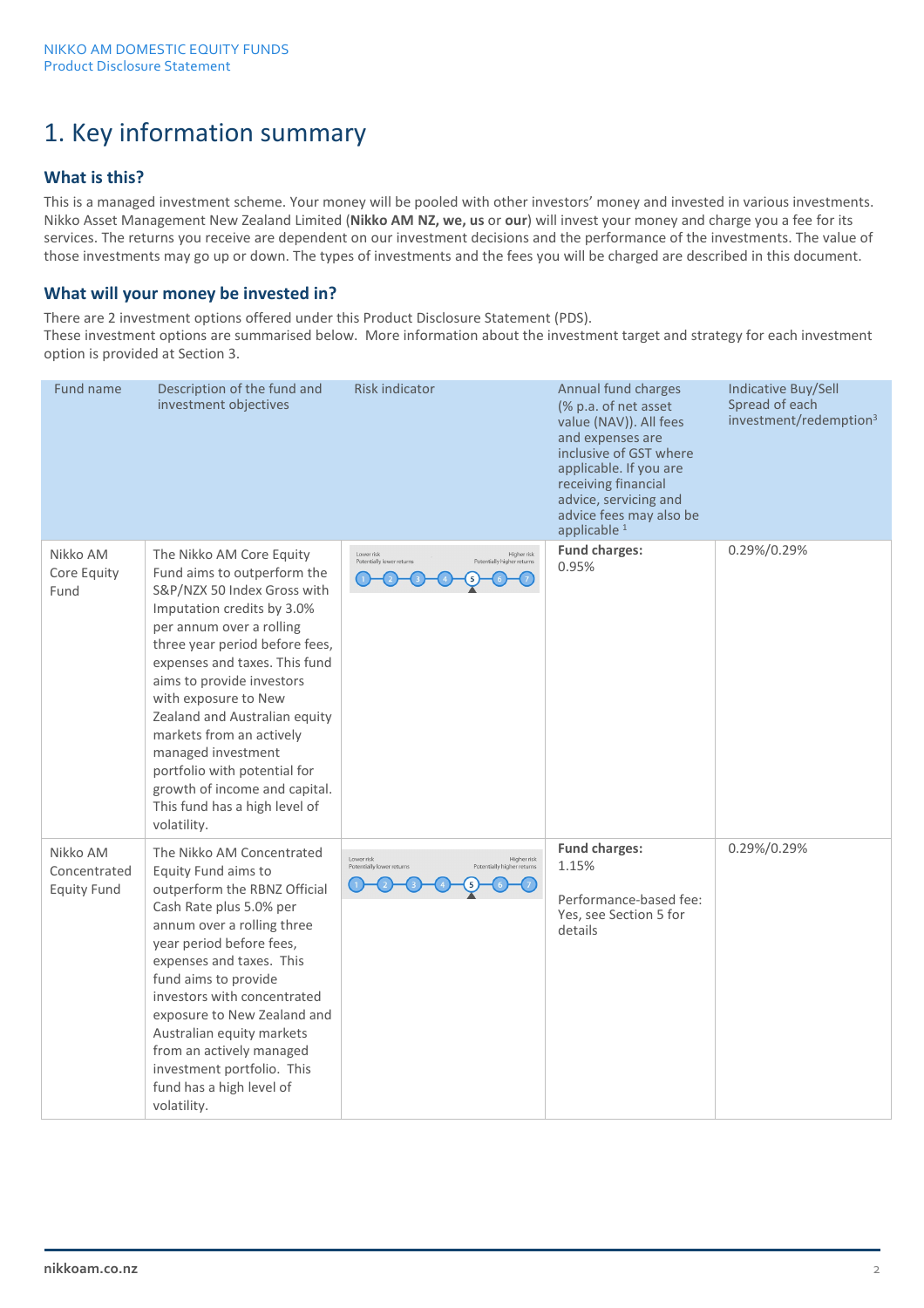| Fund name                                | Description of the fund and<br>investment objectives                                                                                                                                                                                                                                                                                                                                                                                                                                                                                                                                | <b>Risk indicator</b>                                                                | Annual fund charges<br>(% p.a. of net asset)<br>value (NAV)). All fees<br>and expenses are<br>inclusive of GST where<br>applicable. If you are<br>receiving financial<br>advice, servicing and<br>advice fees may also be<br>applicable <sup>2</sup> | Indicative Buy/Sell<br>Spread of each<br>investment/redemption <sup>3</sup> |
|------------------------------------------|-------------------------------------------------------------------------------------------------------------------------------------------------------------------------------------------------------------------------------------------------------------------------------------------------------------------------------------------------------------------------------------------------------------------------------------------------------------------------------------------------------------------------------------------------------------------------------------|--------------------------------------------------------------------------------------|------------------------------------------------------------------------------------------------------------------------------------------------------------------------------------------------------------------------------------------------------|-----------------------------------------------------------------------------|
| Nikko AM SRI<br>Equity Fund <sup>1</sup> | The Nikko AM SRI Equity<br>Fund aims to outperform the<br>S&P/NZX 50 Index Gross with<br>Imputation credits by 3.0%<br>per annum over a rolling<br>three year period before fees,<br>expenses and taxes. This fund<br>aims to provide investors<br>with exposure to New<br>Zealand and Australian<br>equity markets from an<br>actively managed investment<br>portfolio with potential for<br>growth of income and capital.<br>The Fund will exclude certain<br>securities under a socially<br>responsible investment<br>framework.<br>This fund has a high level of<br>volatility. | Higher risk<br>Lower risk<br>Potentially lower returns<br>Potentially higher returns | <b>Fund charges:</b><br>0.95%                                                                                                                                                                                                                        | 0.29%/0.29%                                                                 |

<sup>1</sup> As the fund has existed for less than 5 years, market index returns have been used to calculate the risk indicator for the period January 2017 to December 2021. As a result of market returns being used, the risk indicator may provide a less reliable indicator of the potential future volatility of the fund.

#### <sup>2</sup>**Servicing and advice fees: (Applies only with your agreement and if you are receiving financial advice)**

If we have received a letter of instruction from you to deduct an agreed fee payable to your financial adviser, we will deduct that agreed fee as a servicing and advice fee. The amount of the fee can range from 0% - 1.00% per annum (incl. GST). The fee is paid monthly by redemption of units you hold, until you advise us that you no longer wish us to pay that fee.

<sup>3</sup>These buy/sell spreads are stated as at the date of the PDS and are indicative only. See <https://www.nikkoam.co.nz/invest/buy-sell-spreads> for current rates.

See Section 4 "What are the risks of investing?" for an explanation of the risk indicator and for information about other risks that are not included in the risk indicator. To help you clarify your own attitude to risk, you can seek financial advice or work out your risk profile a[t www.sorted.org.nz/tools/investor-kickstarter.](http://www.sorted.org.nz/tools/investor-kickstarter)

## **Who manages the Scheme and the Funds?**

The Manager of the Scheme and the funds is Nikko AM NZ. See Section 7, "Who is involved?" for more information.

## **What are the returns?**

The return on your investment is calculated based on:

- an increase or decrease in the unit price; and
- income distributions made by the Fund.

Any distributable income includes interest receipts and distributions received from the underlying funds into which the funds invest. Distributions may occur semi-annually in March and September. See Section 2 of this PDS, "How does the investment work?" for more information.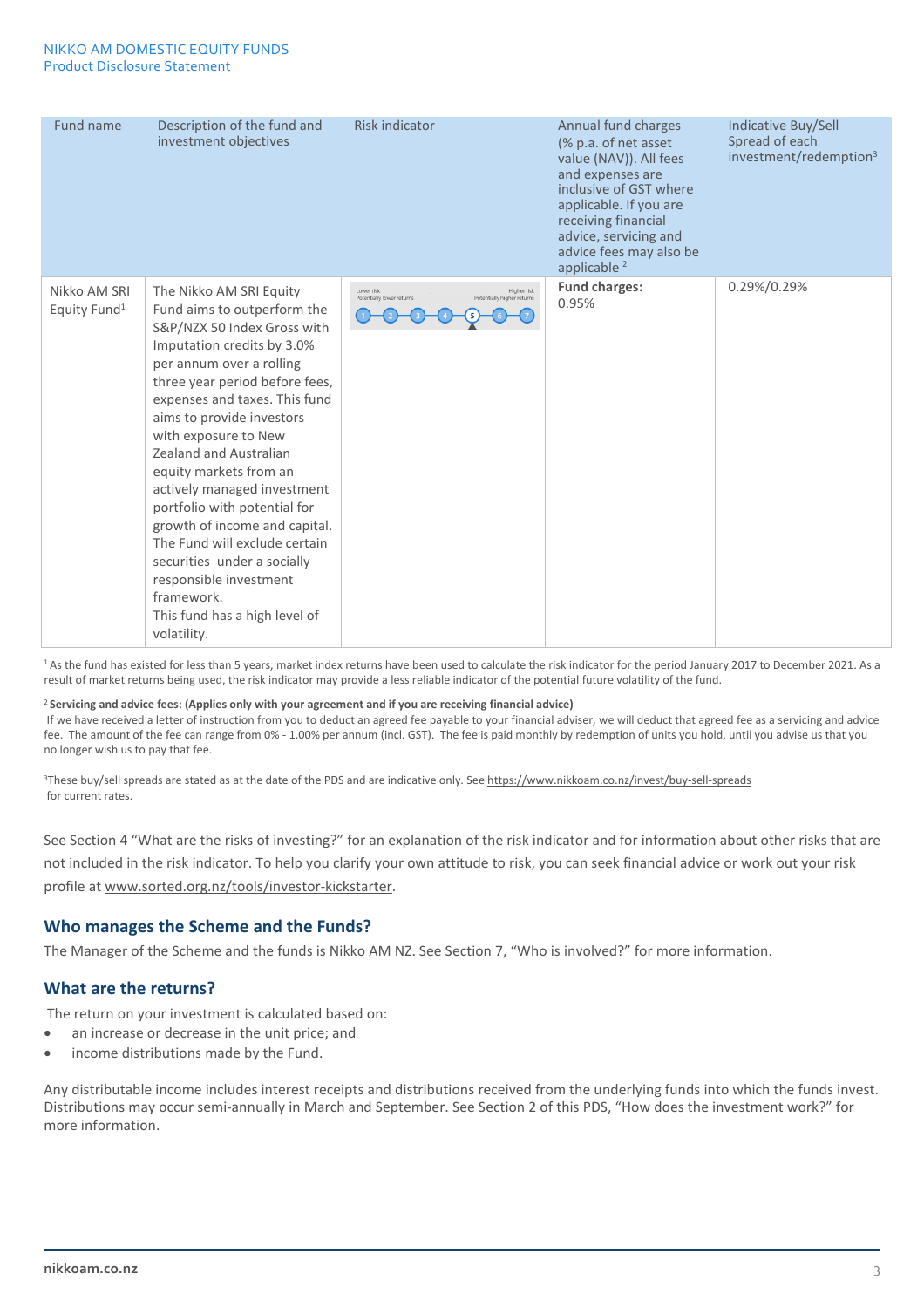# **How can you get your money out?**

Investments in the funds are redeemable.

You may at any time request the redemption of some or all of your investment. In some circumstances, we may suspend or defer withdrawals. See "Withdrawing your investments" under Section 2 for more information.

Your investment in the funds can be sold but there is no established market for trading these financial products. This means that you may not be able to find a buyer for your investment.

#### **How will your investment be taxed?**

The funds offered under this PDS are Portfolio Investment Entities (PIEs).

The amount of tax you pay in respect of a PIE is based on your prescribed investor rate (PIR). To determine your PIR, go to https://www.ird.govt.nz/roles/portfolio-investment-entities/find-my-prescribed-investor-rate. See Section 6, "What taxes will you pay?" for more information.

#### **Where can you find more key information?**

Nikko AM NZ is required to publish quarterly updates for the funds. The updates show the returns and the total fees actually charged to investors during the previous year. The latest fund updates are available at www.nikkoam.co.nz/invest/retail. The Manager will also give you copies of those documents on request.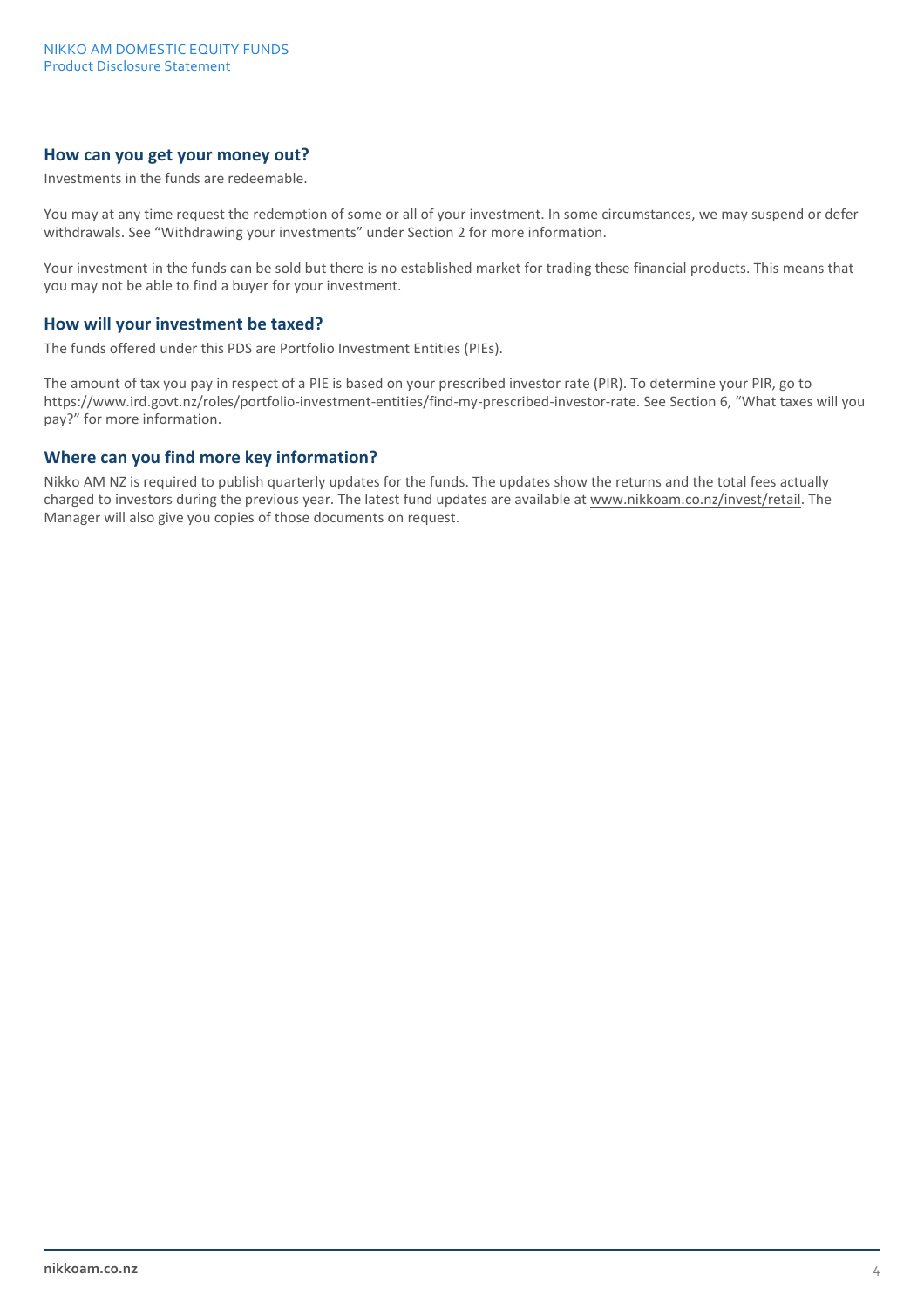# **Contents**

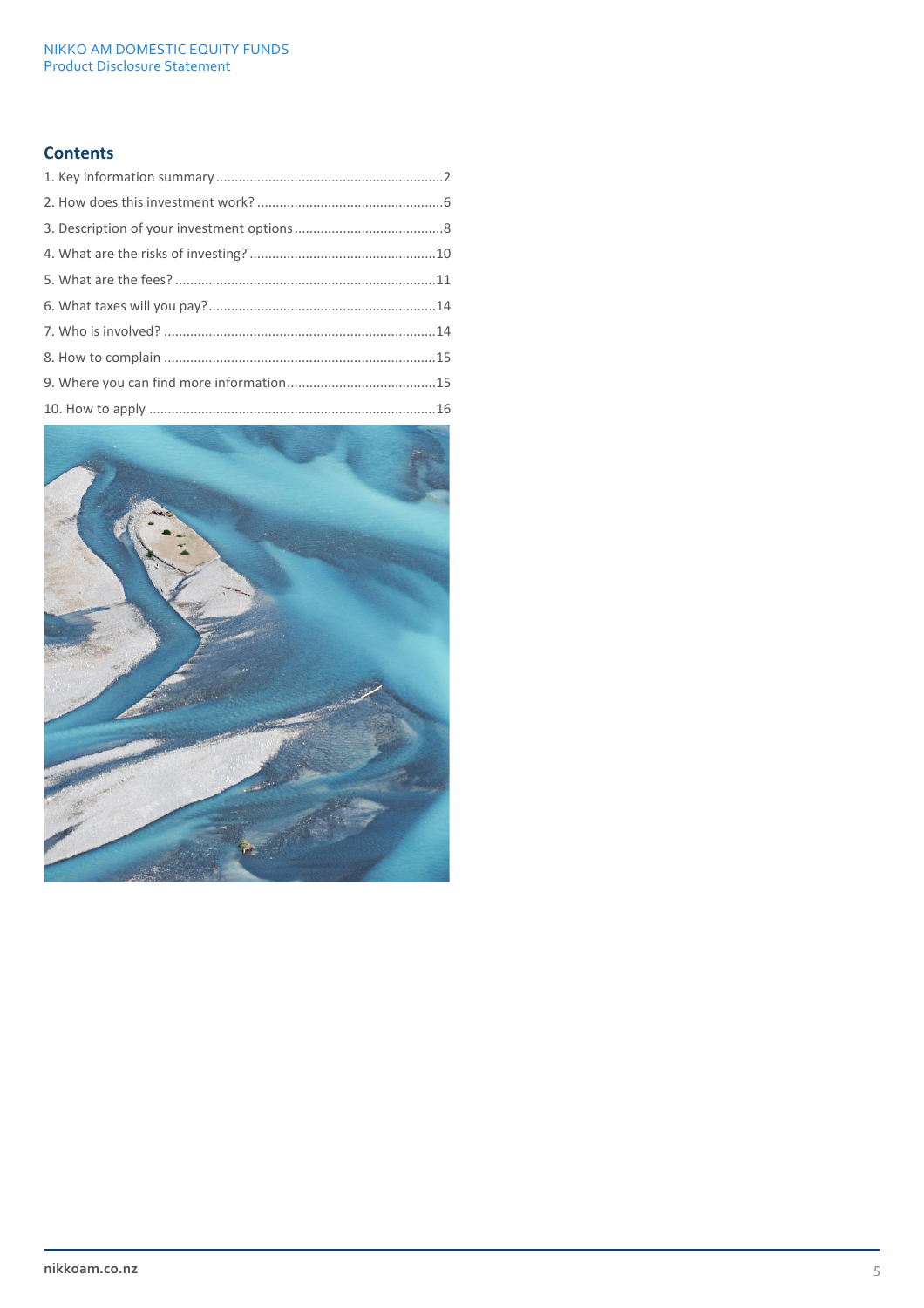# 2. How does this investment work?

This PDS is an offer to purchase units in the Nikko AM Domestic Equity Funds. Each of the funds is a trust established within the Scheme and governed by the Trust Deed effective 1 July 2016 (the **Nikko AM NZ Trust Deed**).

The money you invest buys units in a fund. When you invest in the fund or funds you choose, your money is held on trust and pooled with the money of other investors in the fund. We use this money to buy assets for the fund on behalf of all investors in the fund. Assets are selected and managed by a professional investment management team in the manner described in Section 3, "Description of your investment options".

The purchase of units gives you the right to the returns from the assets of the fund, but does not give you legal ownership of the fund's assets.

The assets of each fund are not available to be applied to meet the liabilities of any other fund in the Scheme.

Each fund's unit price is usually calculated on each Business Day by dividing the total net value of the fund's assets by the number of units on issue in the fund, rounded to four decimal places.

The funds' assets are valued independently of us by BNP Paribas Fund Services Australasia Pty Limited (the **Administration Manager**). The value of your investment will be impacted by any change in the value of the assets of the fund which is reflected in the unit price of the fund. You can calculate the value of your investment by multiplying the number of units you hold in the fund by the exit price of a unit. The most recent unit prices are available at www.nikkoam.co.nz/invest/retail.

Benefits of investing in the funds include the following:

- your money is managed by our investment professionals; and
- we have access to investment opportunities and markets that may not be accessible to all investors

## **Distributions**

Distributions from these funds to investors generally occur semi-annually in March and September.

A fund's unit price will generally fall immediately following the end of a distribution period reflecting the amount of distribution paid from the fund.

Distribution amounts you receive will depend on the number of units you hold at the end of a distribution period and the amount per unit to be distributed by the fund.

Distribution amounts will vary between distribution periods and are not guaranteed. There may be times when a distribution is not made and times when a special distribution is made outside the usual distribution periods.

On application you need to notify us of your choice to either have distributions reinvested in additional units in the fund, or paid out. If you do not notify us of your choice we will automatically reinvest the distributions in additional units.

You may alter your instruction to receive or reinvest distributions by contacting us (please see Section 10, "How to apply" for further information). Requests to change your instructions must be received by us at least five business days prior to the end of a distribution date to be effective for that distribution date.

We may change the distribution frequency or timing but will give notice of any change. The Nikko AM NZ Trust Deed requires us to pay distributions as soon as practicable after calculation but no later than two months after the calculation date.

## **Making investments**

To invest in the funds, contact us for an application form.

Please see Section 10 "How to apply" for more information or contact us a[t NZenquiries@nikkoam.com.](mailto:NZenquiries@nikkoam.com)

The minimum initial investment in the funds is \$250. The minimum investment amount is subject to change. Further investments must be at least \$20. Further investments can be made by lump sum or regular investments.

We may accept or refuse any application either in whole or part and we are not required to give any reason or ground for such refusal.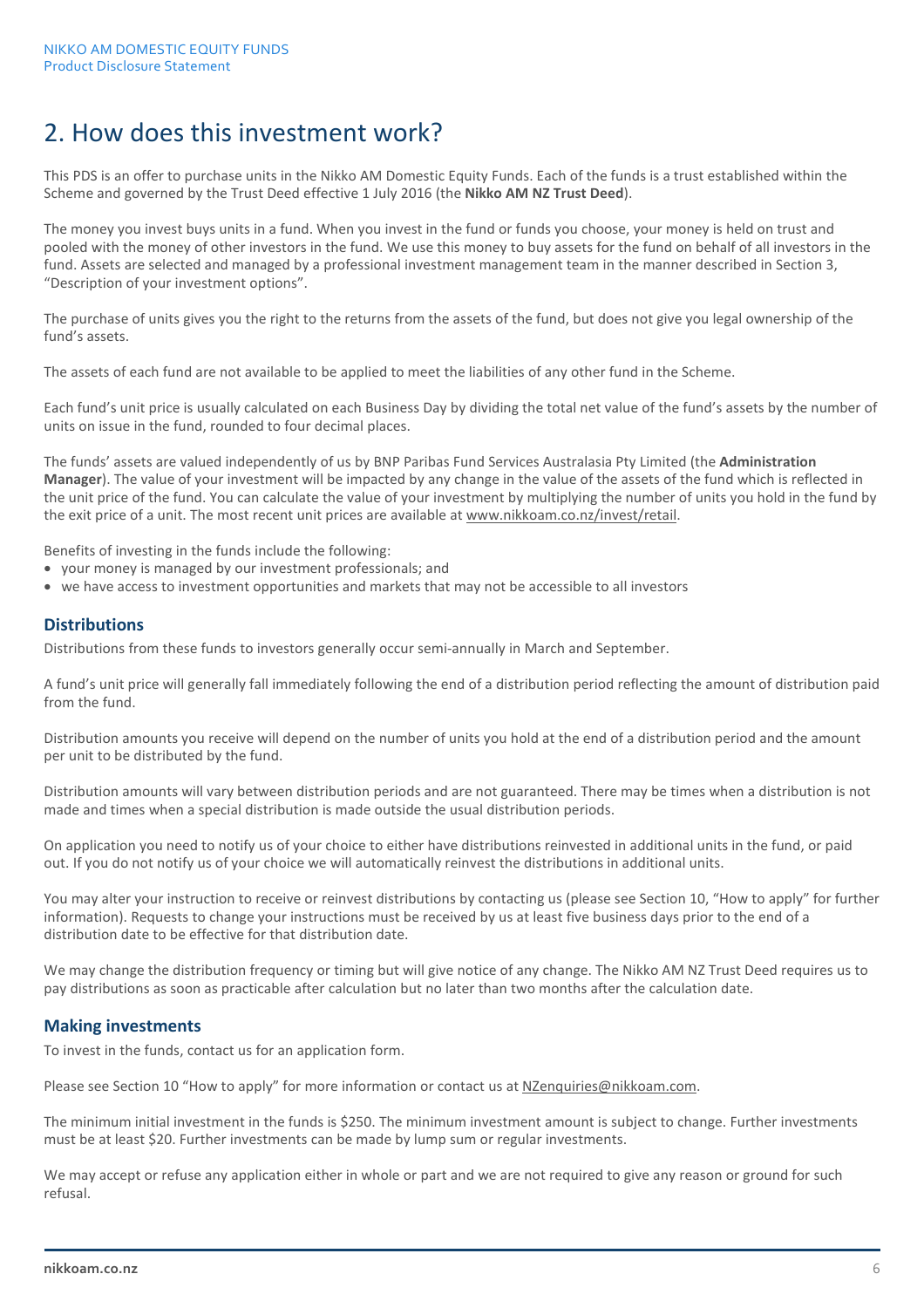## **Withdrawing your investments**

See section 10 for how to redeem if you are investing via a party other than the Manager, such as a PIP or custodial service.

You can contact us to request a redemption of some or all of your investment at any time.

Nikko AM NZ sets a minimum redemption amount of \$250. The number of units redeemed will be calculated by dividing the dollar amount you request to redeem, less any withdrawal fee (not currently charged), by the applicable exit price of a unit. Any redemption request which would cause an investor's holding in a fund to fall below \$250 may be deemed by us to be a redemption request in respect of their entire holding in the fund.

We will deduct from your redemption proceeds an amount equal to any applicable PIE tax on income allocated to redeemed units.

We will pay net proceeds to you as soon as possible after processing the request and in any event no later than 30 days after receipt. We may however suspend or defer withdrawals or delay payment under certain conditions summarised in the Nikko AM NZ Other Material Information document (on the offer register) or as set out in full in the Nikko AM NZ Trust Deed (on the scheme register). In those circumstances, you may have to wait a longer period of time before you can withdraw your investment.

## **How to switch between funds**

You can request to switch part or all of your investment from one fund to another fund within the Scheme at any time by contacting us. We may decline or delay the switch without providing a reason. Switches investors can make in any calendar year are limited to 12. Unless you are switching all of your investment, at least \$250 must remain in the fund. A buy/sell spread may be applicable.

A switch is regarded as a withdrawal from an investment and an acquisition of a new investment. If you make an application to withdraw or switch, we will deduct any PIE tax required from the amount that is withdrawn or switched between the funds and pay any such PIE tax to Inland Revenue.

This PDS is for the Nikko AM Domestic Equity Funds. Information on other Nikko AM NZ funds not offered under this PDS is provided in the following PDS documents, which can be found at www.nikkoam.co.nz/invest/retail:

- Nikko AM Cash and Fixed Interest Funds PDS
- Nikko AM Global Equity Funds PDS
- Nikko AM Diversified Funds PDS
- Nikko AM ARK Disruptive Innovaton Fund PDS
- Nikko AM Income Fund PDS.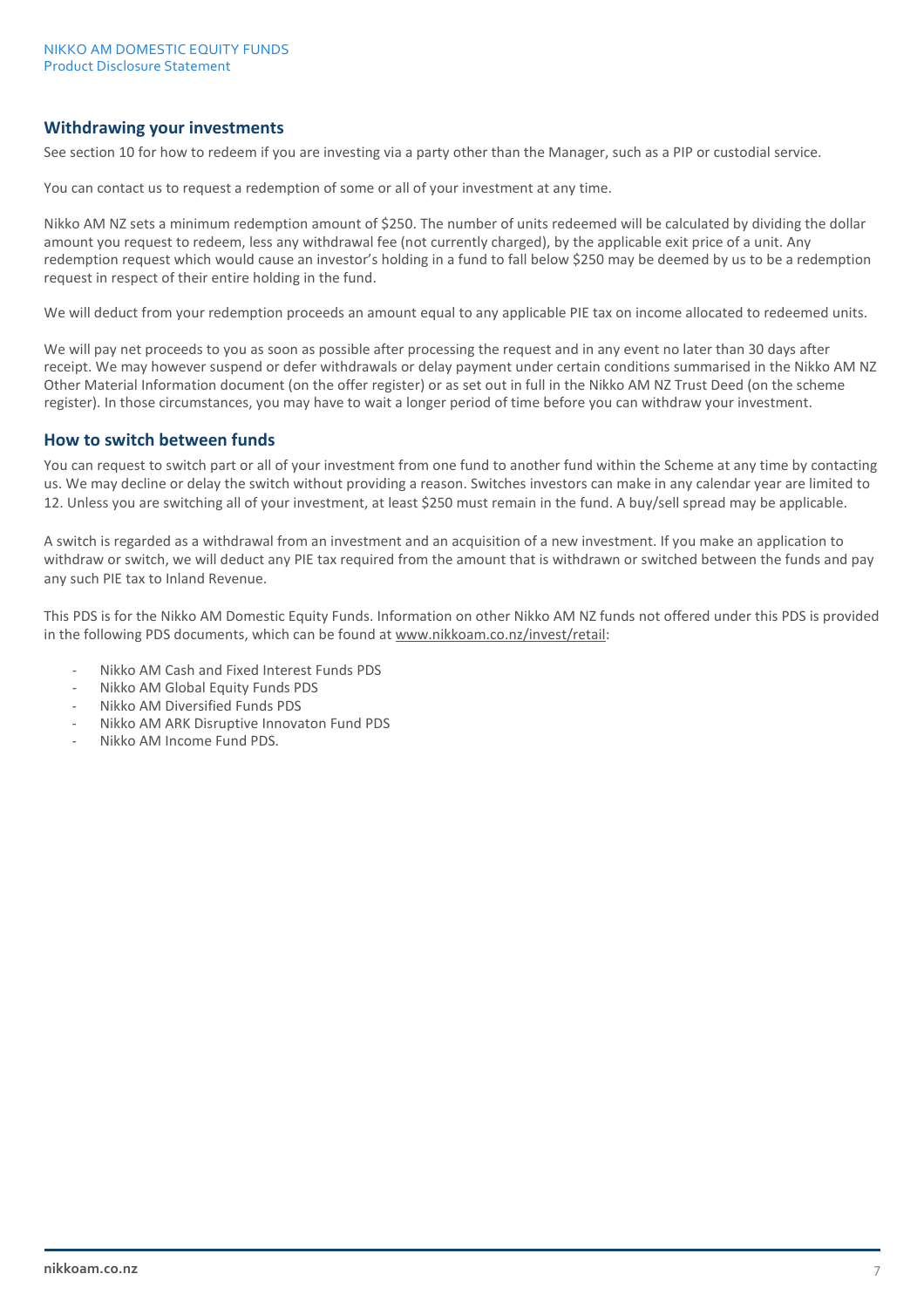# 3. Description of your investment options

| <b>Fund</b>                                 | Summary of investment objective and strategy                                                                                                                                                                                                                                                                                                                                                                                                                                                                                                                                                                                                                                                  | <b>Target asset mix</b>                                                                                                                                                                                                                            | <b>Risk</b>                                                | <b>Minimum</b><br>Indicator suggested<br>investment<br>timeframe |
|---------------------------------------------|-----------------------------------------------------------------------------------------------------------------------------------------------------------------------------------------------------------------------------------------------------------------------------------------------------------------------------------------------------------------------------------------------------------------------------------------------------------------------------------------------------------------------------------------------------------------------------------------------------------------------------------------------------------------------------------------------|----------------------------------------------------------------------------------------------------------------------------------------------------------------------------------------------------------------------------------------------------|------------------------------------------------------------|------------------------------------------------------------------|
| Nikko AM Core Equity<br>Fund                | Fund Objective: To outperform the S&P/NZX<br>50 Index Gross with Imputation credits by<br>3.0% per annum over a rolling three year<br>period before fees, expenses and taxes.<br><b>Strategy:</b> Aims to provide investors with an<br>exposure to New Zealand and Australian<br>equity markets from an actively managed<br>investment portfolio with potential for<br>growth of income and capital by investing<br>directly into equity market securities listed or<br>contemplated to be listed on any New<br>Zealand or Australian recognised securities<br>exchange.<br>Full details of the strategy, permitted<br>investments and restrictions for the fund are<br>outlined in the SIPO. | The Nikko AM Core Equity<br>Fund targets 100% investment<br>in the Nikko AM Wholesale<br>Core Equity Fund.<br>The Nikko AM Wholesale Core<br>Equity Fund's target asset<br>allocation is 100% Australasian<br>equities.                            | 5<br>This fund<br>has a<br>high level<br>of<br>volatility. | Five years                                                       |
| Nikko AM Concentrated<br><b>Equity Fund</b> | Fund Objective: To outperform the RBNZ<br>Official Cash Rate plus 5.0% per annum over a<br>rolling three year period before fees,<br>expenses and taxes.<br><b>Strategy:</b> Aims to provide investors with<br>concentrated exposure to New Zealand and<br>Australian equity markets from an actively<br>managed investment portfolio investing<br>directly into Australasian equities, listed<br>property, cash and cash equivalents, New<br>Zealand fixed income and international fixed<br>income securities.<br>Full details of the strategy, permitted<br>investments and restrictions for the fund are<br>outlined in the SIPO.                                                         | The Nikko AM Concentrated<br>Equity Fund targets 100%<br>investment in the Nikko AM<br>Wholesale Concentrated<br>Equity Fund.<br>The Nikko AM Wholesale<br>Concentrated Equity Fund's<br>target asset allocation is 100%<br>Australasian equities. | 5<br>This fund<br>has a<br>high level<br>οf<br>volatility. | Five years                                                       |
| Nikko AM SRI Equity<br>Fund                 | Fund Objective: To outperform the S&P/NZX<br>50 Index Gross with Imputation credits by<br>3.0% per annum over a rolling three year<br>period before fees, expenses and taxes.<br><b>Strategy:</b> Aims to provide investors with an<br>exposure to New Zealand and Australian<br>equity markets from an actively managed<br>investment portfolio with potential for growth<br>of income and capital. The Fund will exclude<br>certain securities under a socially responsible<br>investment framework.<br>Full details of the strategy, permitted<br>investments and restrictions for the fund are<br>outlined in the SIPO.                                                                   | The Nikko AM SRI Equity Fund 5<br>targets 100% investment in<br>the Nikko AM Wholesale SRI<br>Equity Fund.<br>The Nikko AM Wholesale SRI<br>Equity Fund's target asset<br>allocation is 100% Australasian<br>equities and Listed property.         | This fund<br>has a<br>high level<br>οf<br>volatility.      | Five years                                                       |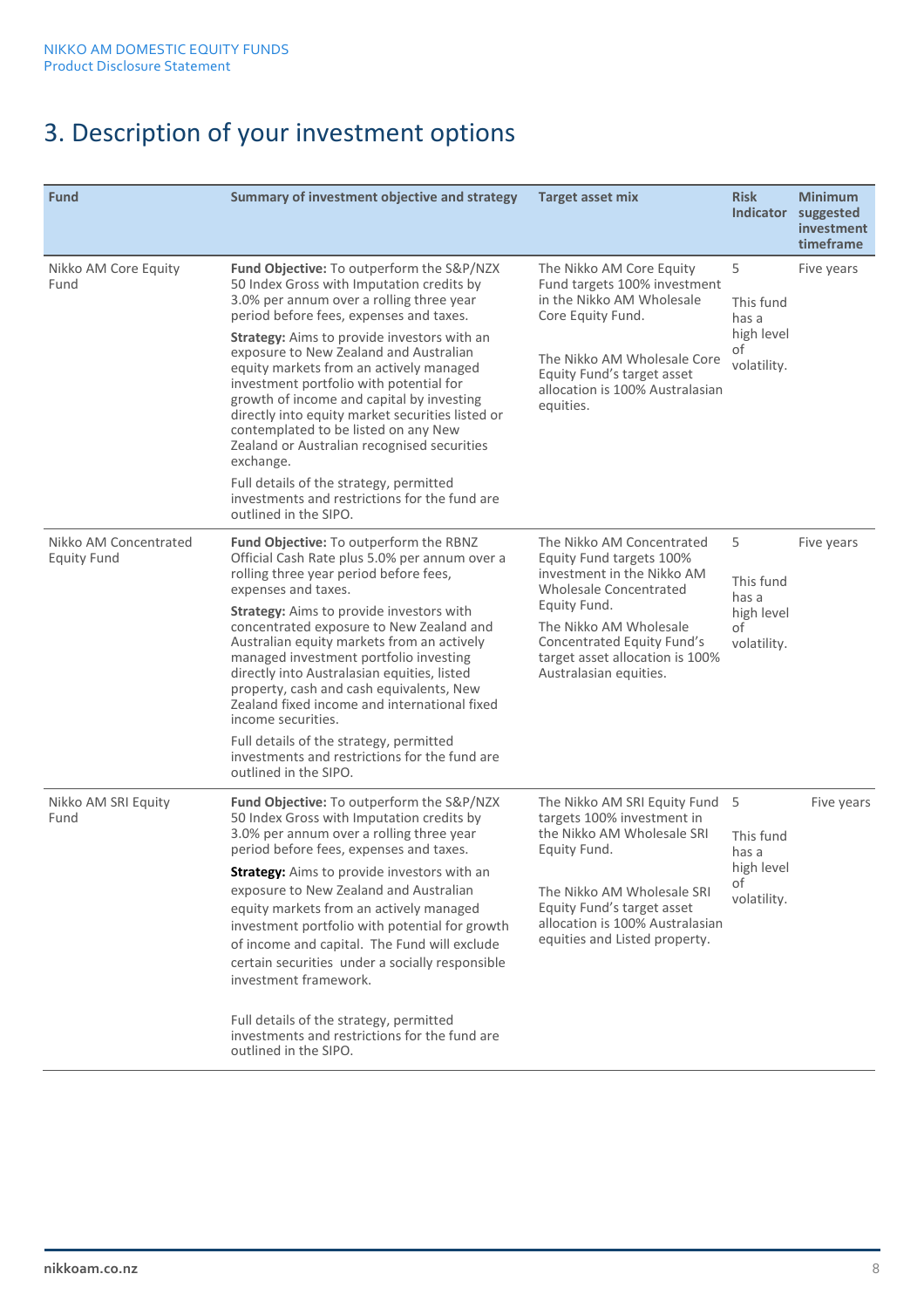#### NIKKO AM DOMESTIC EQUITY FUNDS Product Disclosure Statement

We may make changes to the Statement of Investment Policy and Objectives (SIPO) of the Scheme from time to time, after having given reasonable prior written notice to, and in consultation with, the Supervisor. We consider whether the changes are in investors' best interests and will notify you of any material changes before we make them. Material changes to the SIPO will also be described in the Scheme's annual report.

The current SIPO for the funds can be found on the Disclose register at [www.business.govt.nz/disclose](http://www.business.govt.nz/disclose) or on our website www.nikkoam.co.nz/invest/retail.

The use of the various market indices referred to here is subject to certain terms, conditions and disclaimers, details of which are available on the offer register in the document titled "Other Material Information". Further information about the assets in the funds can be found in the fund updates at www.nikkoam.co.nz/invest/retail.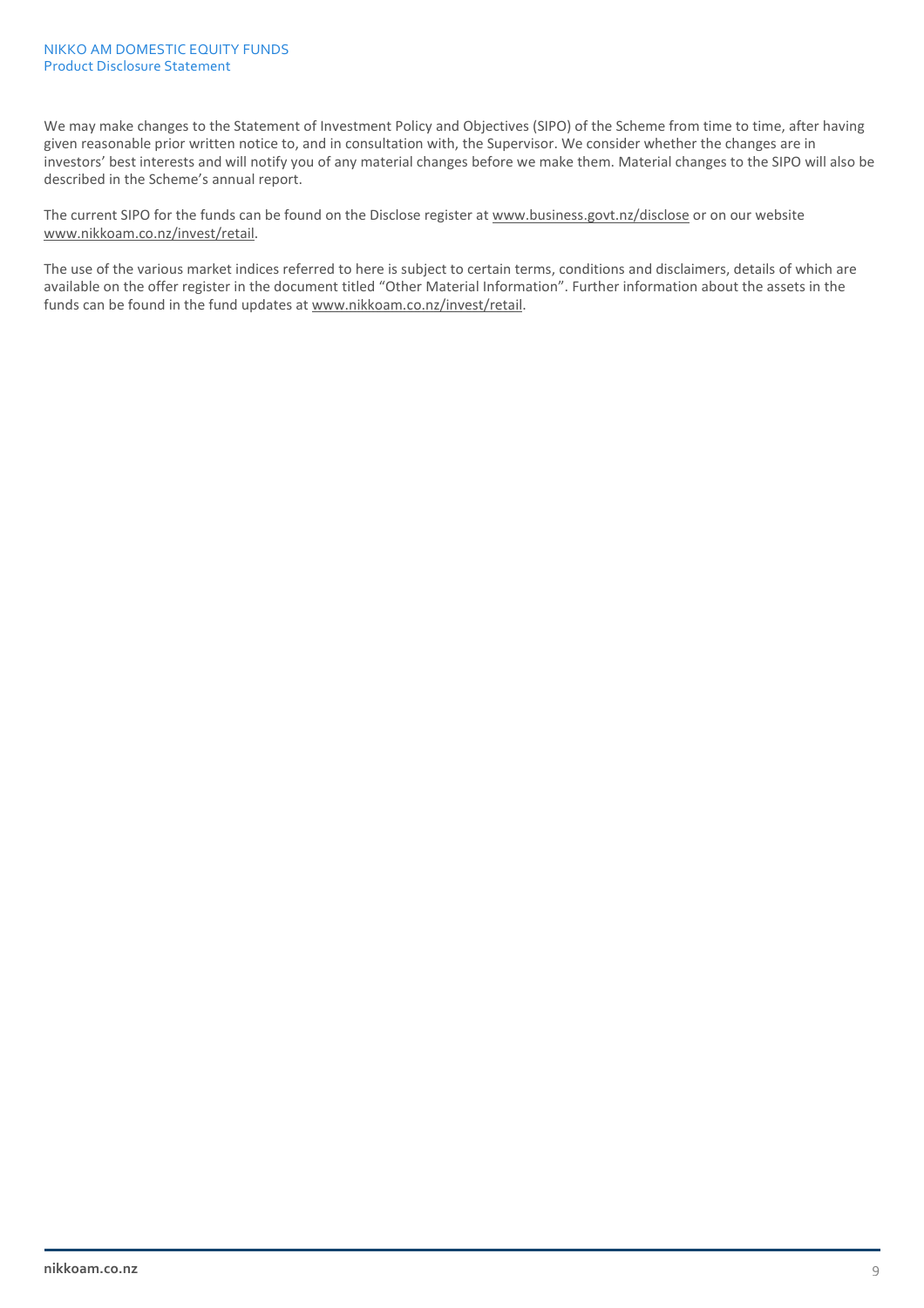# 4. What are the risks of investing?

# **Understanding the risk indicator**

Managed funds in New Zealand must have a standard risk indicator. The risk indicator is designed to help investors understand the uncertainties both for loss and growth that may affect their investment. You can compare funds using the risk indicator.

#### **Example Risk Indicator**



This is an example Risk Indicator. For the fund Risk Indicator, see the "Key Information Summary" section.

The risk indicator is rated from 1 (low) to 7 (high). The rating reflects how much the value of the fund's assets goes up and down (volatility). A higher risk generally means higher potential returns over time, but more ups and downs along the way.

To help you clarify your own attitude to risk, you can seek financial advice or work out your risk profile at [www.sorted.org.nz/tools/investor-kickstarter.](http://www.sorted.org.nz/tools/investor-kickstarter)

Note that even the lowest category does not mean a risk-free investment, and there are other risks (described under the heading "Other specific risks") that are not captured by this rating.

This risk indicator is not a guarantee of a fund's future performance. The risk indicator is based on the returns data for the period from January 2017 to December 2021. While risk indicators are usually relatively stable, they do shift from time to time. You can see the most recent risk indicator in the latest fund update for the fund.

## **General investment risks**

Some of the things that may cause the funds' value to move up and down, which affect the risk indicator, are:

**Asset allocation risk:** The largest determinant of returns and volatility is the proportionate allocation to different underlying assets. Accordingly, asset allocation will impact the overall returns of the fund.

**Market risk:** Economic, technological, political and legal factors and market sentiment can change. These changes may affect the value of financial products in investment markets, the fund's investments and the value of the units in the fund.

**Company specific risk:** In addition to market factors, a specific company's business outlook may deteriorate because of management changes, strategy decisions, competitor activities or declining demand for its products or services. Where a fund invests in the securities of companies affected by these circumstances, investors' returns from their investment may be negatively affected.

**Liquidity risk:** The risk that an investment may not be able to be sold quickly enough to prevent or minimise a loss. A lack of liquidity may also affect the amount of time it takes to satisfy redemption requests.

**Currency risk:** Currency risk is relevant whenever a fund invests in offshore markets. It occurs where the New Zealand currency appreciates or depreciates relative to the currency of the country in which the fund invests. The return on or value of your investment may be reduced where the New Zealand dollar rises or falls relative to other currencies.

**Cybersecurity and operational risk:** Cybersecurity breaches may allow an unauthorised party to gain access to the fund's assets, customer data, or propriety information, or cause the fund or its service providers to suffer data corruption or lose operational functionality. Similar incidents affecting issuers of the fund's securities may negatively impact performance. Operational risk may arise from human error, error by third parties, communication errors, or technology failures, among other causes.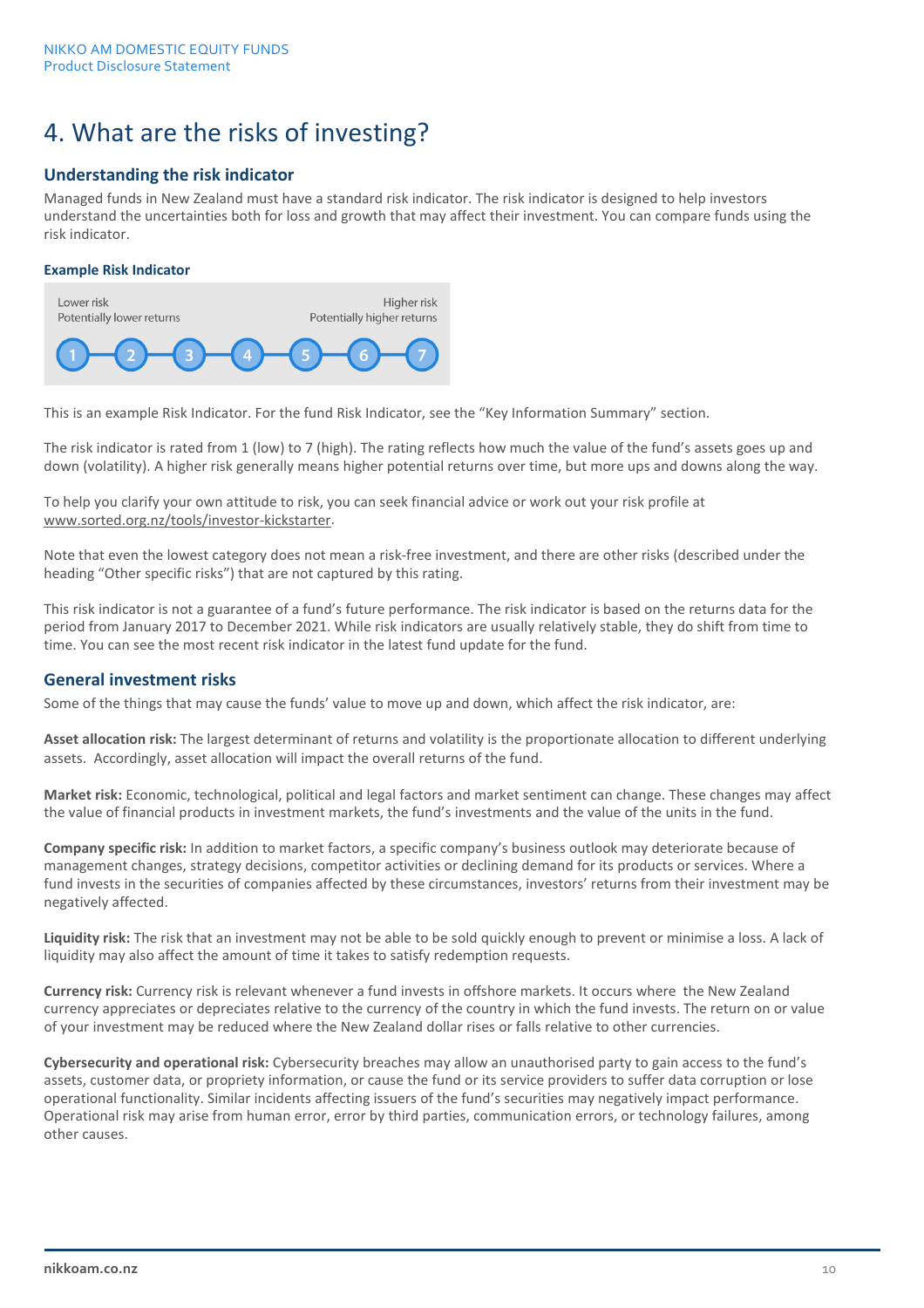# **Other specific risks**

**Short selling risk:** The Nikko AM Wholesale Concentrated Equity Fund has the ability to use short selling investment strategies. Short selling is selling financial securities the seller does not own (i.e. borrowing the security from a broker), with the understanding that it must later be repurchased and returned to the broker. If this strategy is implemented there is the additional risk that the price of the security increases and a loss is incurred. The maximum limit on the value of securities that can be short sold is 10% of the Fund's Gross Asset Value. Although permitted to do so, the fund generally does not short sell securities. The likelihood of any impact is therefore low.

**Concentration risk:** The Nikko AM Wholesale Concentrated Equity Fund is designed to hold a limited number of high conviction equity positions. Accordingly, each security is likely to contribute more significantly to the Nikko AM Wholesale Concentrated Equity Fund's overall performance and volatility than in a fund with a larger number of equity positions.

# 5. What are the fees?

## **Statement about fees**

You will be charged fees for investing in the funds. Fees are deducted from your investment and will reduce your returns.

The fees you pay will be charged in two ways-

- Regular charges (for example, annual fund charges). Small differences in these fees can have a big impact on your investment over the long term.
- One-off fees (for example, individual action fees).

## **Annual fund charges**

|                                      | <b>Management Fee</b><br>% p.a. of NAV | <b>Total Annual Fund</b><br>Charges (% p.a. of NAV) | Performance-based fee                 |
|--------------------------------------|----------------------------------------|-----------------------------------------------------|---------------------------------------|
| Nikko AM Core Equity<br>Fund         | $0.95\%$ p.a.                          | $0.95\%$ p.a.                                       | No                                    |
| Nikko AM Concentrated<br>Equity Fund | $1.15\%$ p.a.                          | $1.15%$ p.a.                                        | 10% of gains above the<br>hurdle rate |
| Nikko AM SRI Equity<br>Fund          | $0.95\%$ p.a.                          | $0.95\%$ p.a.                                       | No                                    |

GST**:** All fees and expenses are inclusive of GST where applicable.

**Management fee:** We charge an annual management fee to each fund as set out above. The management fee is used to pay for the management of the relevant fund's assets, including underlying investment costs, the supervisor's fee and administration costs of the relevant fund (such as audit fees, registry services and unit pricing and accounting services).

The funds invest in related Nikko AM funds. There is no charge to the funds for these investments.

Annual fund charges are calculated and accrued daily and reflected in the unit price. The management fee is paid monthly to us.

**Nikko AM Concentrated Equity Fund performance-based fee:** The Nikko AM Concentrated Equity Fund has a performance fee of 10% of gains above the hurdle rate. The "hurdle rate" is the minimum return the fund must achieve before being able to charge a performance fee. The hurdle rate for the fund is 5% above the Reserve Bank of New Zealand Official Cash Rate over a 12 month financial period after deducting our management fee and expenses. Performance-based fees are payable only if the fund's performance exceeds the high water mark. The high water mark for the Nikko AM Concentrated Equity Fund is equal to the performance level of the Nikko AM Concentrated Equity Fund at the end of the last financial period when a performance fee was charged. This means if the Nikko AM Concentrated Equity Fund loses value over one or more financial periods, Nikko AM NZ must achieve investment returns above the high water mark for the Nikko AM Concentrated Equity Fund before receiving another performance-based fee. The high water mark cannot be reset unless the Nikko AM Concentrated Equity Fund's performance exceeds that mark. The performance fee for each financial period is accrued daily in the unit price and paid at the end of the financial period. A financial period for the fund is 12 months ending 30 September in each year. The performance fee does not have a maximum limit.

Our performance fees are based on a hurdle rate of return. The "hurdle rate" is the minimum return the Nikko AM Concentrated Equity Fund must achieve before being able to charge a performance fee, and is determined as described above.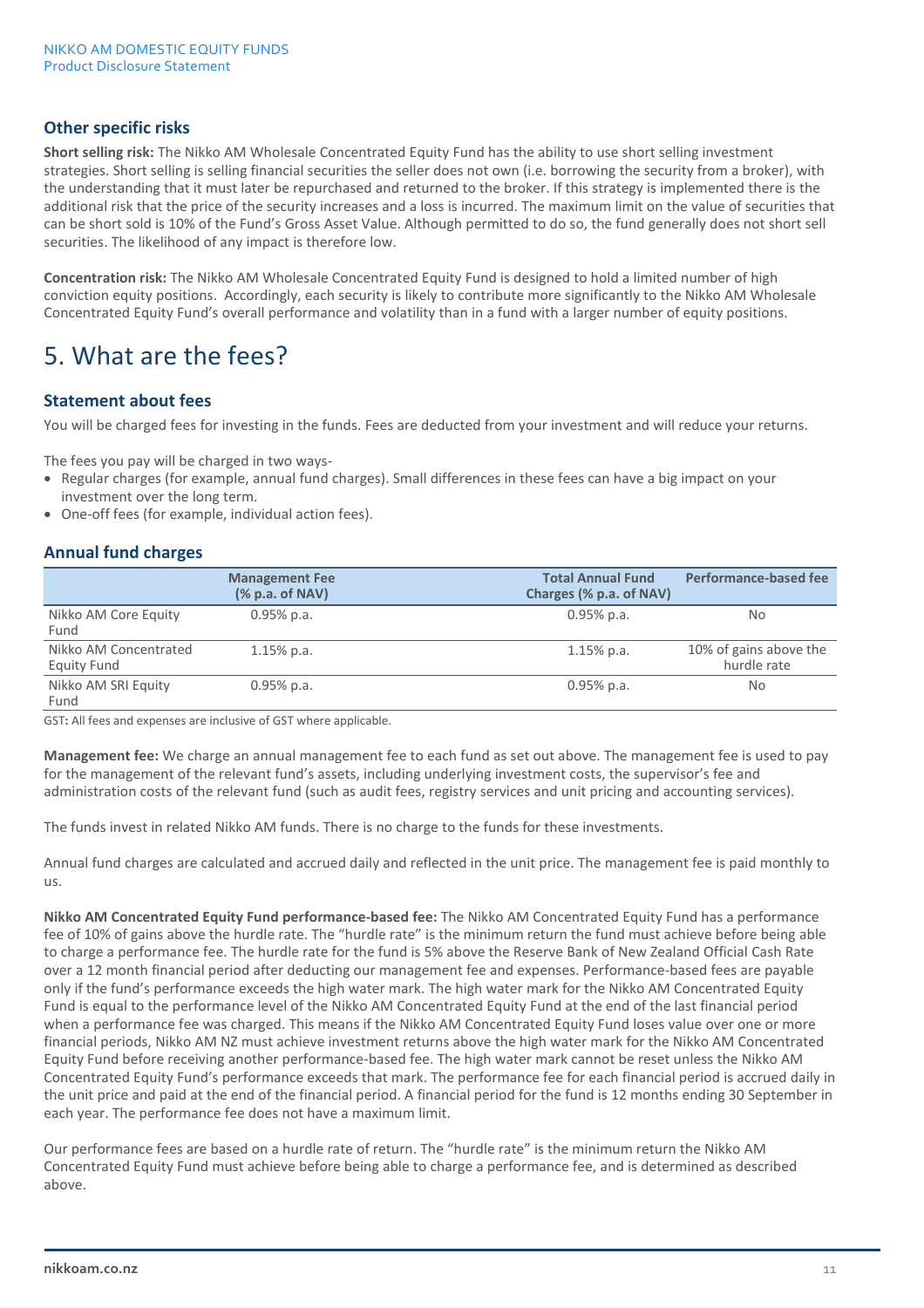In our fund update, we compare the Nikko AM Concentrated Equity Fund's performance against the S&P/NZX50 Index. However, the hurdle rate of return for the performance fee payable to us is based on the Reserve Bank of New Zealand Official Cash Rate plus 5% plus fees and expenses. This means you may be paying a performance fee even if the Nikko AM Concentrated Equity Fund's performance does not match or beat the market index.

The annual fund charges are calculated and accrued daily and reflected in the unit price. The management fee and expenses are paid monthly to us. The performance-based fee, if due, is paid annually to us.

## **Individual action fees and trading costs**

There are currently no contribution, establishment, termination, withdrawal or switching fees being charged to the funds offered under this PDS. We can introduce these fees in the future as set out in the Nikko AM NZ Trust Deed.

You may be charged other fees on an individual basis for investor-specific decisions or actions.

#### **Buy/sell spreads**

A buy/sell spread is to ensure that if a transaction occurs in a fund because an investor is buying or selling units, that this investor pays this cost and not the other unit holders in the fund.

The transaction costs that buy/sell spreads offset are specific costs that are incurred when securities are bought or sold, for example, a cost would be a fee paid to a share broker to buy and sell shares.

At times of heighted market volatility there may not be the normal number of buyers and sellers of securities, which can lead to a material difference between the price you would pay to buy a security and the price you would receive for selling it. We will amend the buy/sell spread in our funds to ensure that this cost difference is borne by those who are transacting and not the other unit holders.

Buy/sell spreads vary by fund and we may change the spreads from time to time to reflect the latest brokerage costs and market conditions. For the most up to date spreads se[e https://www.nikkoam.co.nz/invest/buy-sell-spreads.](https://www.nikkoam.co.nz/invest/buy-sell-spreads)

Further information is available in the Buy/Sell Spread document on Disclose at [www.business.govt.nz/disclose.](http://www.business.govt.nz/disclose)

#### **Servicing and advice fees (Applies only if you agree and are receiving financial advice)**

If we have received a letter of instruction from you to deduct an agreed fee payable to your financial adviser, we will deduct that agreed fee as a servicing and financial advice fee. The amount of the fee can range from 0% - 1.00% per annum (incl. GST). The fee is paid monthly by redemption of units you hold, until you advise us that you no longer wish us to pay that fee.

Further information about the servicing and advice fee is available in the Servicing and Advice Fees document on Disclose at [www.business.govt.nz/disclose.](http://www.business.govt.nz/disclose)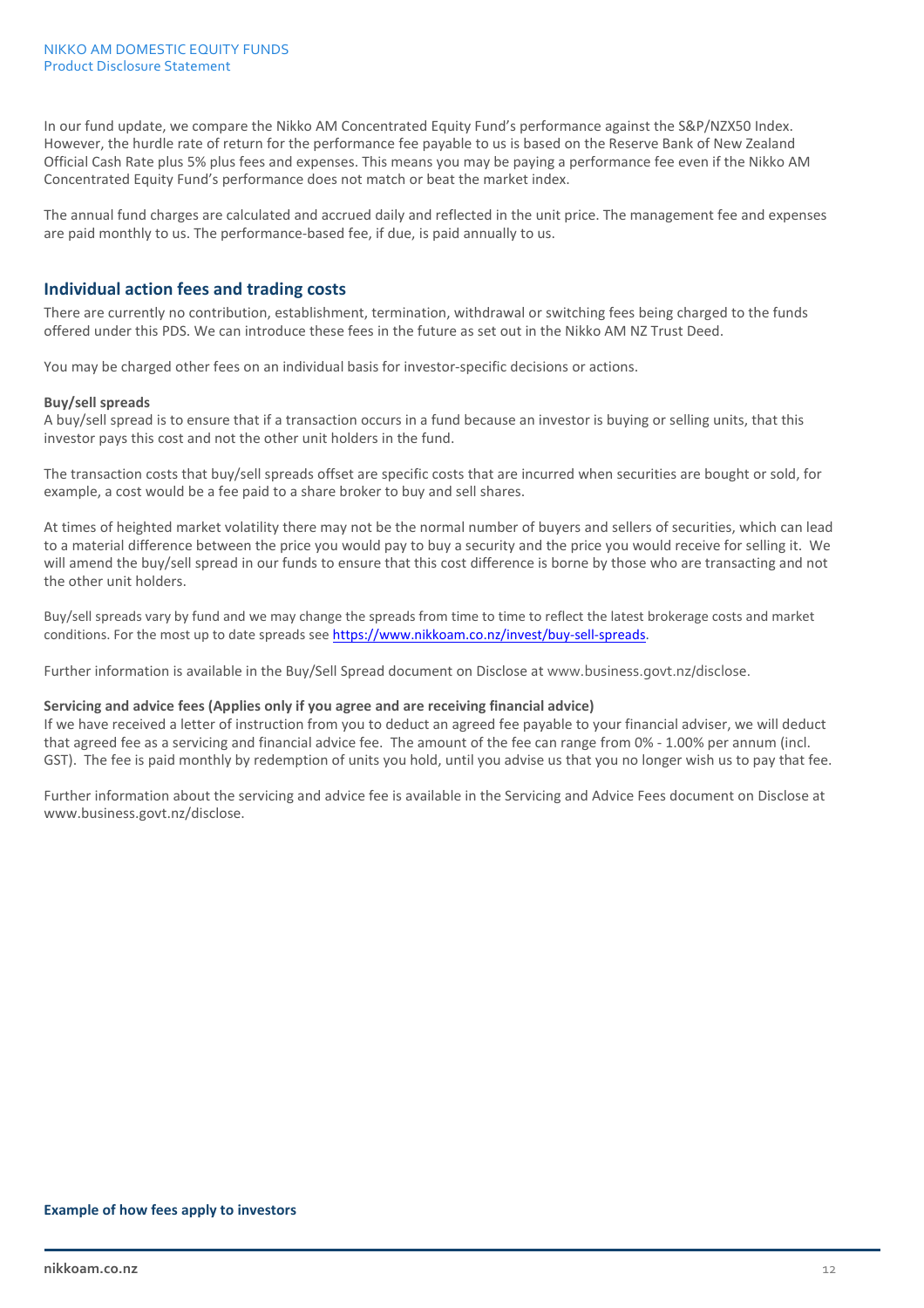Simon invests \$10,000 in the Nikko AM Concentrated Equity Fund.

A buy spread of 0.29% is incorporated in the unit price that he pays for his investment. This equates to \$29.

This brings the starting value of his investment to \$9,971.

He is also charged management and administration fees, which work out to about \$114.67 (1.15% of \$9,971). These fees might be more or less if his account balance has increased or decreased over the year.

Simon may also be charged a performance-based fee if his fund earned more than its target.

#### **Estimated total fees for the first year**

Individual action fees: \$100 (if you have agreed to a servicing and advice fee of 1.00%) Fund charges: \$114.67 Trading costs: \$29.001

1Based on most recent spread applied to the fund at the date of this PDS. See <https://www.nikkoam.co.nz/invest/buy-sell-spreads> for current buy/sell spreads

See the latest fund update for an example of the actual returns and fees investors were charged over the past year.

This example applies only to the Nikko AM NZ Concentrated Equity Fund. If you are considering investing in other funds or investment options in the Scheme, this example may not be representative of the actual fees you may be charged.

#### **The fees can be changed**

We can change fees from time to time, and can also add new fees. Any change to the fees will be made in accordance with the Nikko AM NZ Trust Deed.

Nikko AM NZ must publish a fund update for the funds showing the fees actually charged during the most recent year. Fund updates, including past updates, are available at www.nikkoam.co.nz/invest/retail.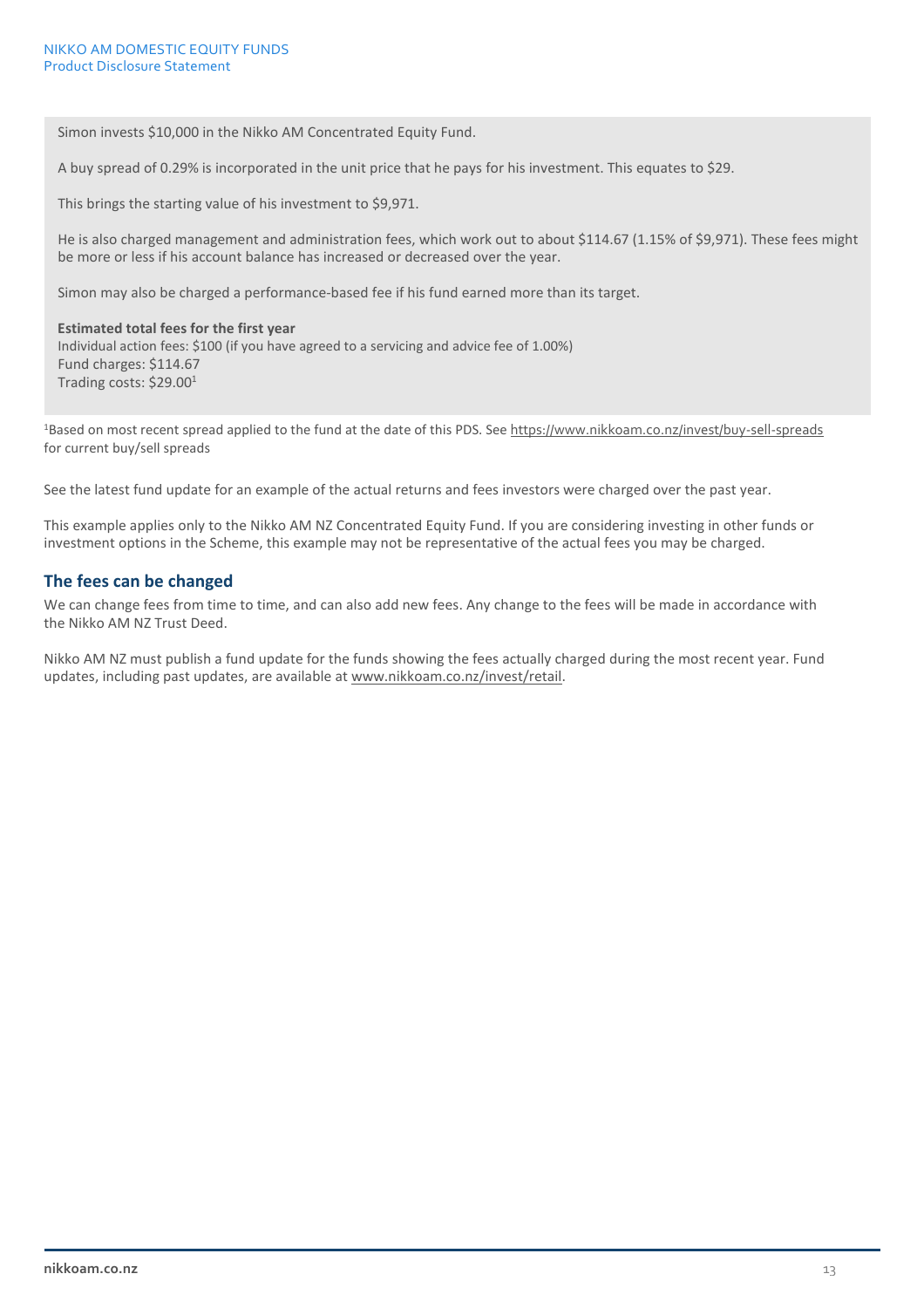# 6. What taxes will you pay?

The funds are portfolio investment entities. The amount of tax you pay is based on your prescribed investor rate (PIR). To determine your PIR, go to<https://www.ird.govt.nz/roles/portfolio-investment-entities/find-my-prescribed-investor-rate>. If you are unsure of your PIR, we recommend you seek professional advice or contact the Inland Revenue Department. It is your responsibility to tell Nikko AM your PIR when you invest or if your PIR changes. If you do not tell Nikko AM, a default rate may be applied. If the rate applied to your PIE income is lower than your correct PIR, you will be required to pay any tax shortfall as part of the income tax year-end process. If the rate applied to your PIE income is higher than your PIR, any tax over-withheld will be used to reduce any income tax liability you may have for the tax year and any remaining amount will be refunded to you.

For more information in relation to taxation refer to the "Nikko AM NZ Investment Scheme – Other Material Information" document on the Disclose register.

# 7. Who is involved?

Nikko Asset Management New Zealand Limited is the Manager of the funds.

#### **About Nikko Asset Management New Zealand Limited**

Nikko AM NZ is a wholly owned subsidiary of Nikko Asset Management Co., Ltd (**Nikko AM**), headquartered in Tokyo, Japan. Nikko AM is a dedicated global asset manager with investment professionals across the world's major financial centres. In New Zealand we provide investment management services for domestic assets (equities, bonds, cash and alternatives) through our Auckland-based investment team and contract offshore managers to manage global assets (global equities, global bonds and alternatives).

# **Contact details**

- Phone: 09 307 6388
- Freephone: 0800 303 308
- Email: [NZenquiries@nikkoam.com](mailto:NZenquiries@nikkoam.com)
- Write: PO Box 3892, Shortland Street, Auckland 1140

## **Who else is involved?**

|               | <b>Name</b>                                                                      | <b>Role</b>                                                                                                                                            |
|---------------|----------------------------------------------------------------------------------|--------------------------------------------------------------------------------------------------------------------------------------------------------|
| Supervisor    | Public Trust                                                                     | Supervisor of the Scheme under the Financial Markets Conduct Act 2013 and responsible for<br>monitoring Nikko AM NZ's compliance with its obligations. |
| Custodian     | <b>BNP Paribas</b><br><b>Fund Services</b><br>Australasia Pty<br>Limited ("BNP") | Appointed by the Supervisor to hold all of the assets of the funds on behalf of the investors.                                                         |
| Administrator | <b>BNP</b>                                                                       | Perform services including fund valuation, unit pricing, fund accounting and PIE fund administration.                                                  |
| Registrar     | <b>MMC</b> Limited                                                               | Perform unit registry services.                                                                                                                        |
| Auditor       | KPMG                                                                             | Auditor of the Scheme and the funds.                                                                                                                   |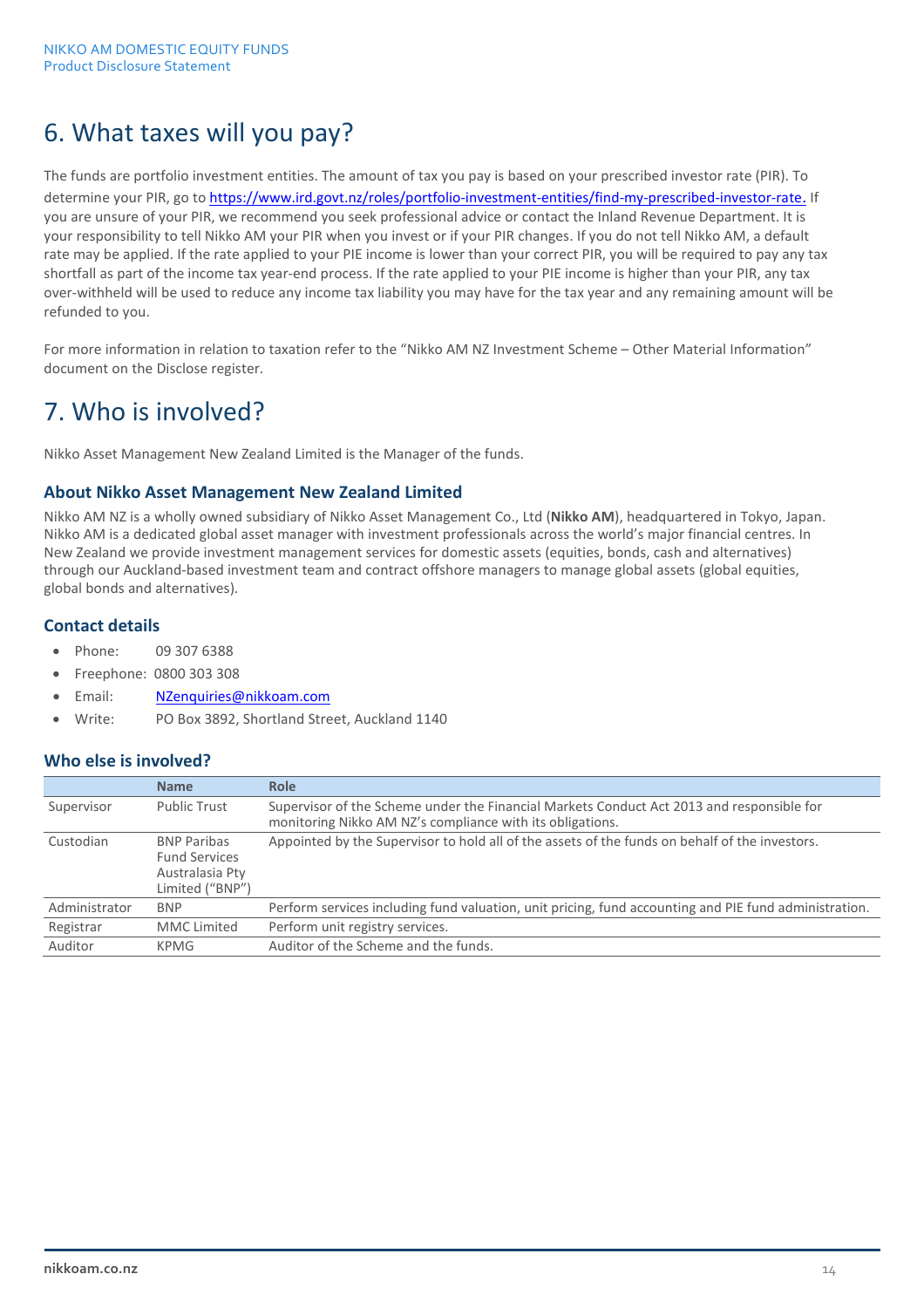# 8. How to complain

Any complaints about the funds or the Scheme may be referred to the Manager via the contact details provided under Section 7, "Who is involved?".

You can also complain to the Supervisor at: **Public Trust** Level 16, SAP Tower 151 Queen Street Auckland Private Bag 5902, Wellington 6140. 0800 371 471 CTS[.enquiry@publictrust.co.nz](mailto:enquiry@trustee.co.nz) [www.publictrust.co.nz/corporate-trustee-services](http://www.publictrust.co.nz/corporate-trustee-services)

The Manager and the Supervisor are both members of the Financial Services Complaints Limited independent dispute resolution scheme.

If you have made a complaint to us and it has not been resolved within 40 days or if you are dissatisfied with the proposed resolution, you can refer it to:

#### **Financial Services Complaints Limited**

Level 4, 101 Lambton Quay, Wellington 6011 PO Box 5967, Wellington 6145 Freephone 0800 347 257 or 04 472-FSCL [www.fscl.org.nz](http://www.fscl.org.nz/)

Financial Services Complaints Limited will not charge a fee to any complainant to investigate or resolve a complaint. Further information about referring a complaint to Financial Services Complaints Limited can be found a[t www.fscl.org.nz.](http://www.fscl.org.nz/)

# 9. Where you can find more information

Further information relating to the Scheme, the units and the funds (for example, financial statements) is available on the offer register and the scheme register a[t www.business.govt.nz/disclose](http://www.business.govt.nz/disclose) and a copy of information on the offer register or scheme register is available on request to the Registrar of Financial Service Providers. You will not be charged any fee to access this information.

An annual statement and PIE Tax Statements will be sent to you or made available through an electronic facility by the end of each June. These provide information such as your balance at year end, change in balance during the year, what fees you have been charged and how much PIE tax has been paid on your behalf. You can find more information about us and the funds on our website [www.nikkoam.co.nz/](http://www.nikkoam.co.nz/)invest/retail.